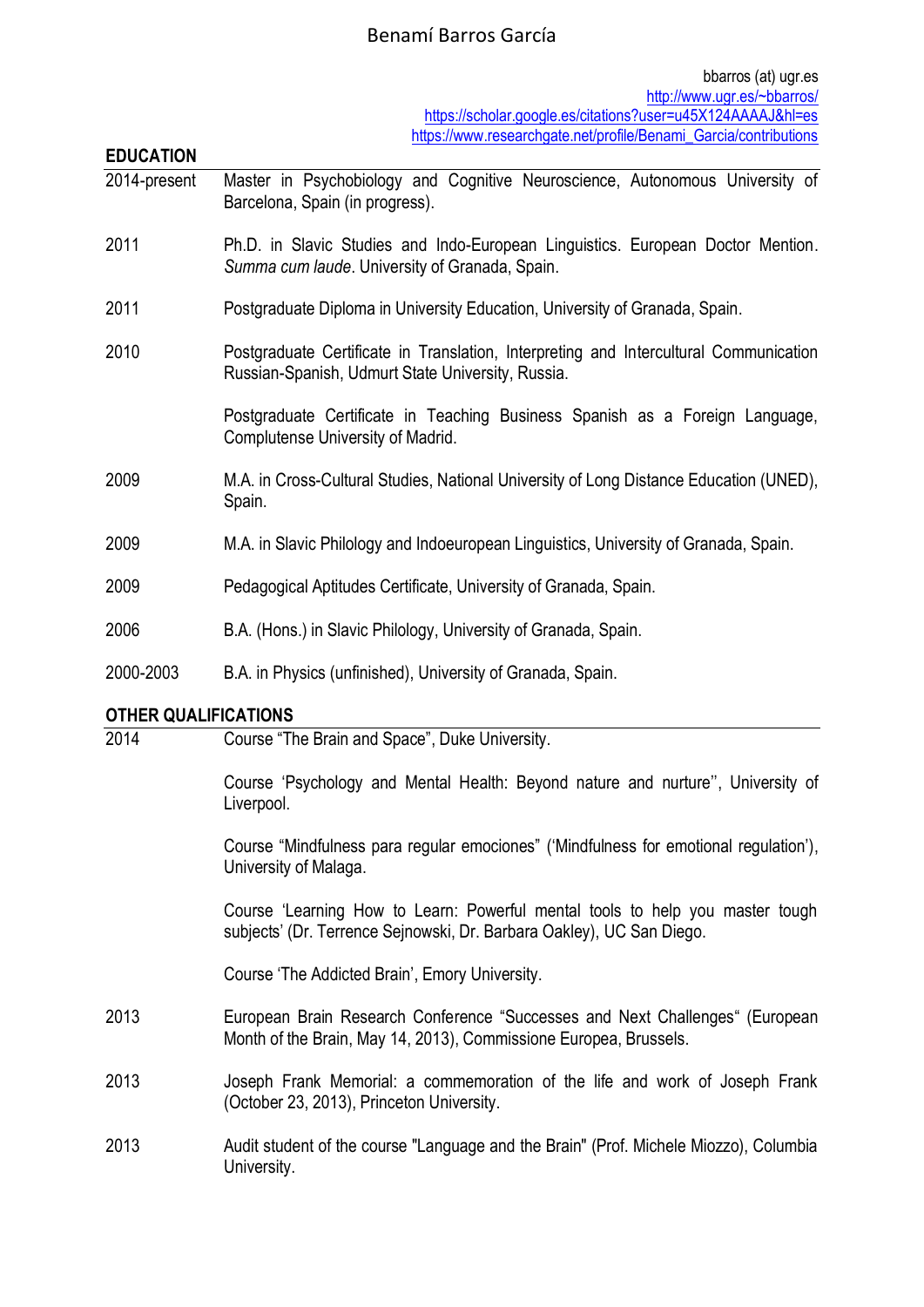- 2012 Professor Dan Sperber's Masterclass "Communication, Culture and Cognition" (December 10-12, 2012), École normale supérieure/Intitut Jean Nicod, Paris.
- 2012 Audit student of the Research Master in Cognitive Science, EHESS/ENS/Université Paris Descartes. 3 months.
- 2010 Permanent Seminar on Education for Trainers in Translation and Interpreting, University of Granada, Spain.
- 2010 2nd Specialized Training Program in Learning Russian as a Foreign Language, Lomonosov Moscow State University/University of Granada.
- 2009 1st Specialized Training Program in Learning Russian as a Foreign Language, Lomonosov Moscow State University/University of Granada.
- 2007 Test of Russian as a Foreign Language (TORFL): level 4 (C2). Ministry of Education and Science of the Russian Federation.
- 2007 Specialized training program in History of Russian Literature (XIX century), Literary Texts Analysis and Literary Studies, Udmurt State University, Russian Federation.

## **ACADEMIC POSITIONS**

- 2015- Paris West University Nanterre La Défense, CRIIA Centre de recherches Ibériques et Ibéro-américaines. Visiting Researcher. Research fields: Spanish as a Foreign Language, Neuroscience and Education.
- 2015- Research Unit "Studies in Slavic Philology", University of Granada. Researcher. Research fields: Russian language and Literature, Language-Cognition-Discourse, Discourse, Russian as a Foreign Language.
- 2013-2014 University of Oxford, European Humanities Research Centre. Visiting Fellow, 11 months. Research fields: Cognitive Linguistics; Language-Cognition-Discourse; Culturomics and Linguistic Data Visualization; Russian language and Literature.
- 2013 Columbia University. Visiting Scholar, 1,5 months. Research fields: Quantitative methods in Linguistics; Analysis and Visualization of Modern Russian Discourse; Dostoevsky; Language-Cognition-Discourse.
- 2013 University Paris-Sorbonne IV-CNRS, Centre d'Études Slaves. Postdoctoral Visiting Researcher, 7 months. Research fields: Cognitive Science; Quantitative and Corpus Techniques in the study of Literature; Psychology of Reading; Language-Cognition-Discourse; Russian Language and Literature; Cognitive Translatology.
- 2013 São Paulo University, Faculty of Philosophy, Languages and Literature, and Human Sciences. Postdoctoral Visiting Researcher, 2 months. Research fields: Meaning construction in fiction; Russian Language and Literature; Quantitative methods in Translation; Dostoevsky.
- 2012 University Paris-Sorbonne IV-CNRS. Postdoctoral Visiting Researcher, 5 months. Research fields: Cognitive Science; Reading Brain; Language-Cognition-Discourse; Russian Language and Literature; Translation.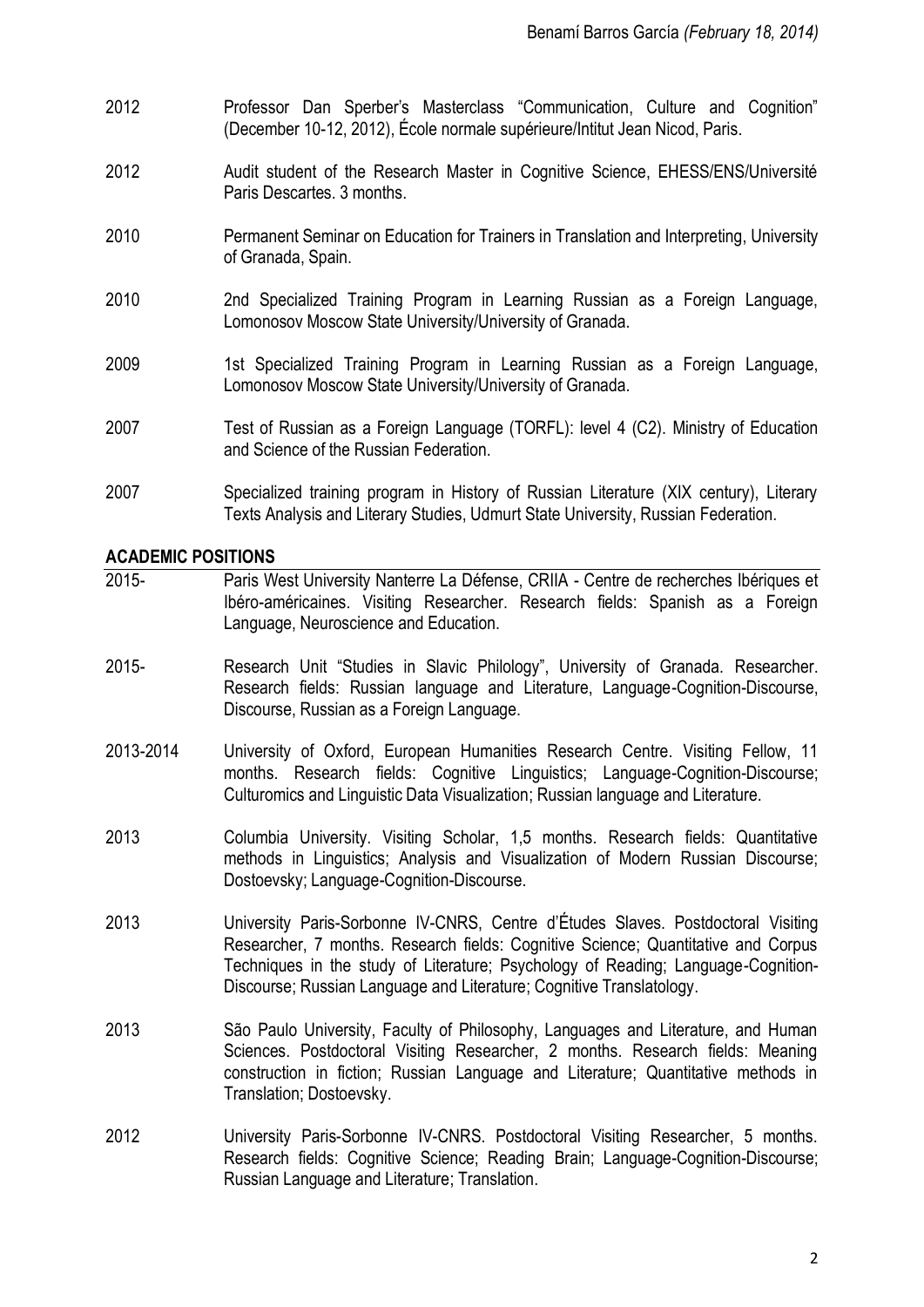- 2012 University of Cambridge, Faculty of Modern Languages and Literatures.Postdoctoral Visiting Scholar, 1 month. Research fields: Empirical Study of Literature and Media; Corpus Linguistics; Russian Language and Literature; Dostoevsky.
- 2012 Russian Academy of Sciences, Institute of Russian Literature ("Pushkinskii dom). Visiting Researcher, 1 month. Research fields: Dostoevsky; Quantitative and Corpus Techniques in the study of Literature and Media; Discourse Analysis; Cognitive Linguistics and Translation.
- 2012- University of Granada, Faculty of Philosophy and Literature. Postdoctoral Fellow. Research fields: Language-Cognition-Discourse; Cognitive Science; Modern Russian Discourse; Culturomics; Psychology of Reading; Fiction; Information Visualization and Quantitative Methods in Discourse Analysis.
- 2010 Lomonosov Moscow State University, Faculty of Foreign Languages. Visiting Lecturer, 1 month. Research fields: Cross-cultural Studies; Specialized Translation; Spanish as a Foreign Language.
- 2007 Udmurt State University, Faculty of Philology. Visiting Lecturer, 3 months. Research fields: Cross-cultural Studies; Dostoevsky; Corpus and Quantitative methods in Linguistics.
- 2004-2005 Udmurt State University, Faculty of Philology. Visiting Lecturer, 7 months. Research fields: Cross-cultural Studies; Russian World View; Literary Studies; Dostoevsky; Cultural Component in Translation.

## **QUALITY ASSESSMENT, ACADEMIC AND PROFESSIONAL RECOGNITION**

- 2013 Profesor contratado doctor (Tenured Assistant Professor), National Agency for Quality Assessment and Accreditation of Spain (ANECA).
- 2013 Profesor ayudante doctor (Assistant Professor), National Agency for Quality Assessment and Accreditation of Spain (ANECA)
- 2013 Profesor Universidad privada (Private University Lecturer), National Agency for Quality Assessment and Accreditation of Spain (ANECA)
- 2012 Certification of Teacher Excellence, University of Granada, Spain

## **GRANTS AND FUNDED RESEARCH AND TEACHING PROJECTS**

- 2013 Santander Universities Program "Iberoamerica 2013 for young teachers and researchers". Project title: "(Re)construction of meaning during discourse comprehension in fiction: from Literary studies to neuroscientific approach". University of Lisbon, Portugal. Main researcher.
- 2013 Grant for Teaching Mobility, University of Granada. Participation in "Jornadas hispanorusas de Traducción". Moscow Linguistic University.
- 2013 Grant for Researcher Mobility, University of Granada. Participation in XV Symposium of the International Dostoevsky Society. The Solzhenitsyn House of Russia Abroad in Moscow.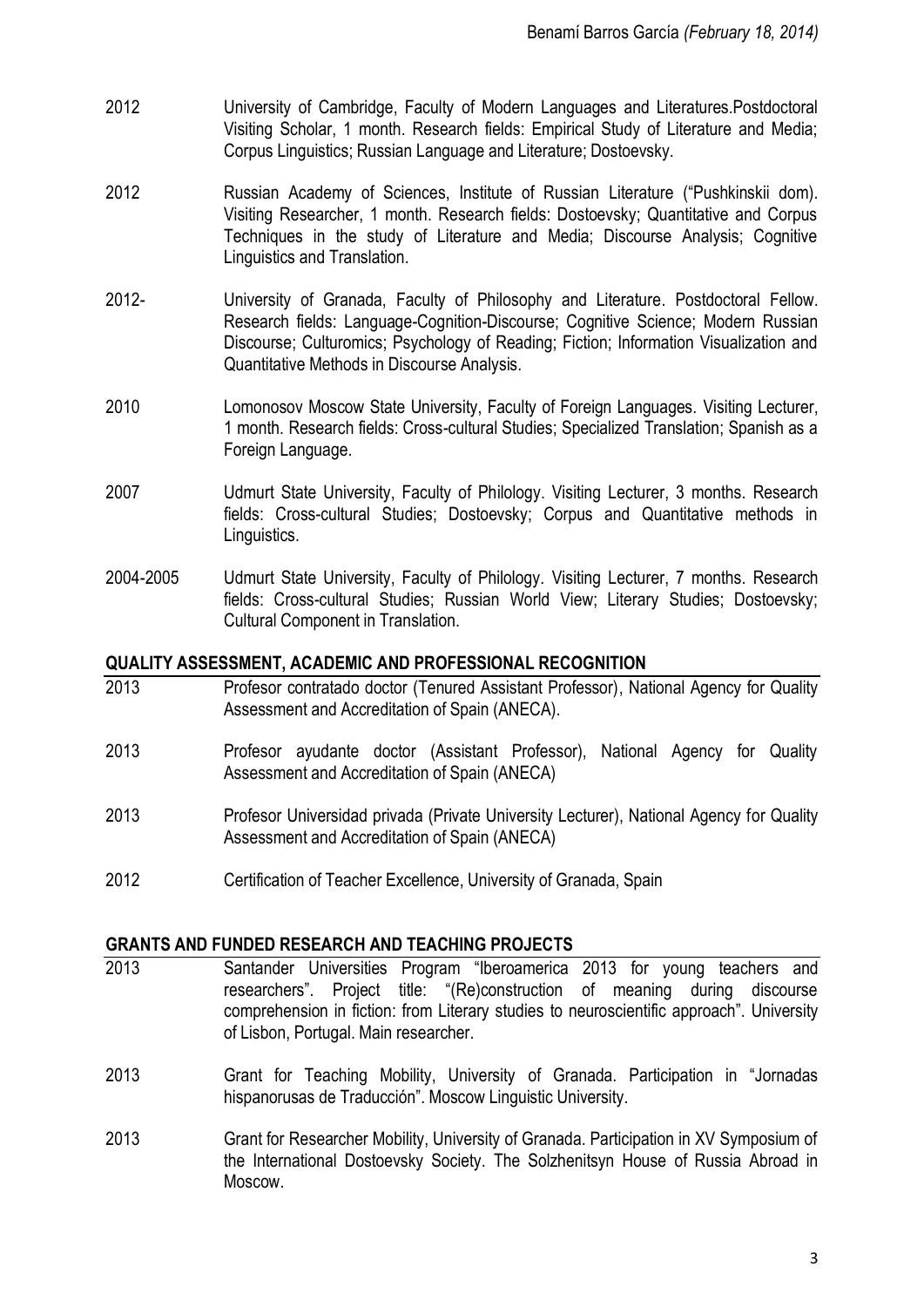- 2012 Santander Universities Program "Iberoamerica 2012 for young researchers". Project title: "Meaning construction in fictional discourse". Sao Paulo University, Brazil. Main researcher.
- 2012-present Postdoctoral Research Fellowship. Project title: "Analysis and Visualization of Modern Russian Discourse: Linguistic Patterns and Lexical Trends", "(Re)creating Worlds with Words: The way We Think and Language". University of Granada, Spain. Main researcher.
- 2012-present Teaching innovation project "Lingua-collage", University of Granada. Researcher.
- 2011 Postdoctoral Grant "Contratos puente". University of Granada, Spain. Main researcher.
- 2006-2011 Ph.D. Scholarship. Project title: "Discourse analysis and text visualization in *Crime and Punishment* by F.M. Dostoevsky". University of Granada, Spain. Main researcher.
- 2010-2011 Grant Erasmus for Teachers. Theme: Intercultural Communication in Spanish as a Foreign Language. University of Silesia in Katowice, Poland.
- 2009-2010 Grant Erasmus for Teachers. Theme: Comparative Literature (Russian and Spanish). University of Naples Federico II, Italy.
- 2009-2010 Grant Erasmus for Teachers. Theme: Intercultural Communication in Spanish as a Foreign Language; Cultural Component in Translation. University of Silesia in Katowice, Poland.
- 2010 Grant for Teaching Mobility, University of Granada. Theme: Intercultural Communication in Spanish as a Foreign Language; Rhetoric in Crime and Punishment by F.M. Dostoevsky. Udmurt State University, Russian Federation.
- 2010 Grant for Teaching Mobility, University of Granada. Theme: Intercultural Communication in Spanish as a Foreign Language; Specialized Translation. Lomonosov Moscow State University, Russian Federation.
- 2009 Grant for Teaching Mobility, University of Granada. Theme: Translation from Russian into Spanish language. Moscow State Linguistic University, Russian Federation.
- 2008 Postgraduate Fellows Program "Prestigious Universities" from the Spanish Ministry of Foreign Affairs and Cooperation. Theme: "Russian as a foreign language". Saint Petersburg State University, Russian Federation. Main researcher.
- 2007 Postgraduate Fellows Program from the Spanish Ministry of Foreign Affairs and Cooperation. Theme: "Russian as a foreign language". Udmurt State University, Russian Federation. Main researcher.
- 2006-present *Advanced Studies in Slavic Philology*, Regional Government of Andalusia. Researcher.
- 2006-2011 *Quantitative and Qualitative Investigative Procedures in the Study of Comparative World View (Russian and Spanish),* Regional Government of Andalusia "Program for Excellent Research Groups". Researcher.

#### **ACADEMIC AND ADMINISTRATIVE RESPONSABILITIES**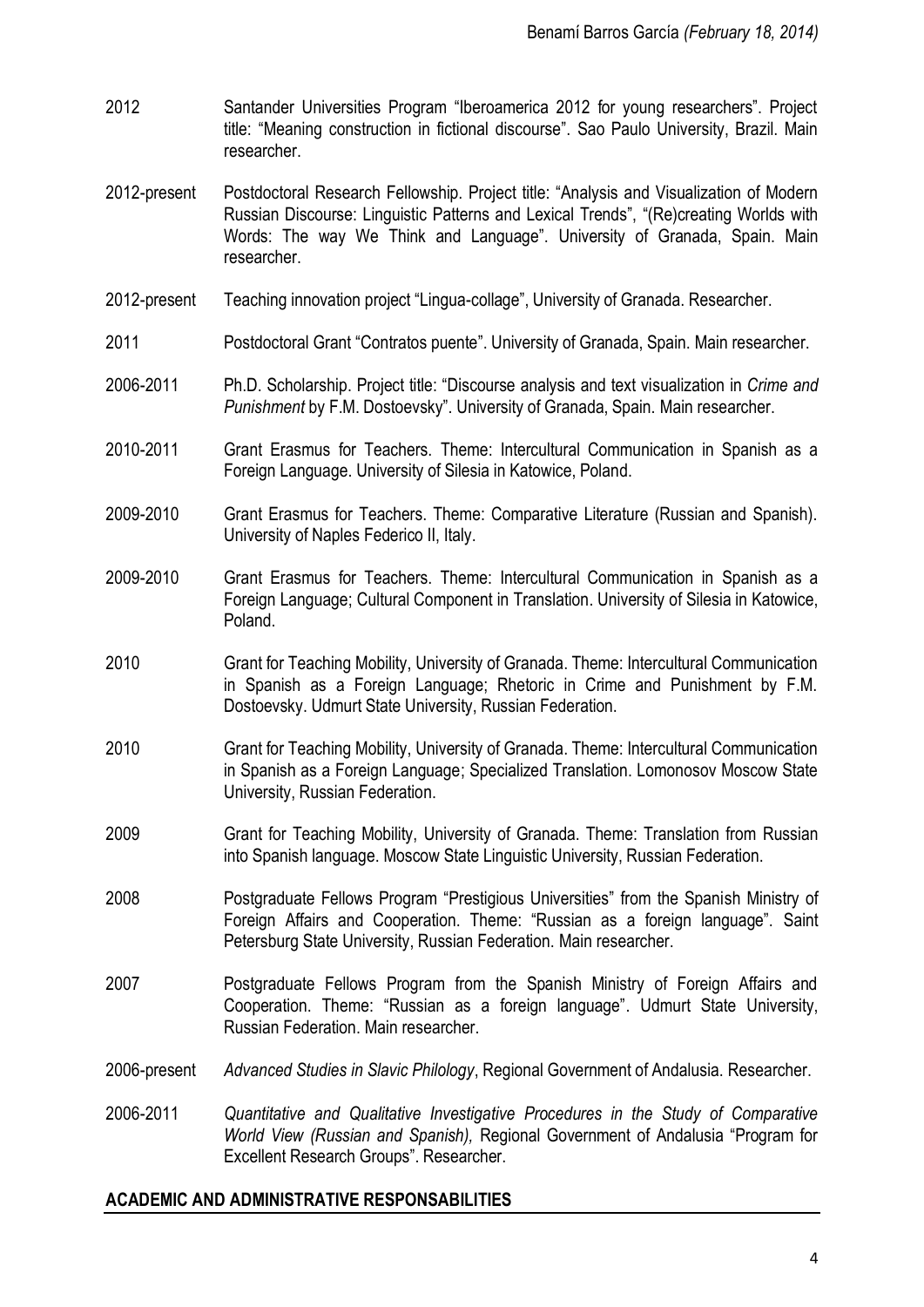- 2011-2014 Academic Advisor for Student Exchange Programs (Mobility to Ukraine, Russian Federation and East European Countries), University of Granada.
- 2011-2012 Academic Secretary, Departmental Section of Slavic Studies, University of Granada.
- 2011-2012 Member of the Internal Commission for the adaptation of Undergraduate Degree in Modern Languages and Literatures to the EHEA, University of Granada.

#### **UNIVERSITY TEACHING**

2011-2012 Russian Literature of XVII-XX centuries, Faculty of Philosophy and Arts, University of Granada.

Russian Language A0-A1, Faculty of Philosophy and Arts, University of Granada.

Russian Culture, Faculty of Translation and Interpreting, University of Granada.

Russian Language and Culture, Center of Modern Languages, University of Granada.

(Visiting Lecturer) Intercultural Competence and Translation Studies, Faculty of Philology, University of Silesia, Poland.

International Seminar "Dostoevsky and Spain", University of Granada, March 12-23, 2012.

2010-2011 Specialized Translation in Russian-Spanish, Faculty of Translation and Interpreting, University of Granada.

> Comparative Literature of Slavic Countries, Faculty of Philosophy and Literature, University of Granada.

Russian Language and Culture, Center of Modern Languages, University of Granada.

(Visiting Lecturer) Spanish as a Foreign Language: Intercultural Competence, Faculty of Foreign Languages, Lomonosov Moscow State University.

(Visiting Lecturer) Russian-Spanish Translation: Legal, Economic and Touristic texts, Faculty of Foreign Languages, Lomonosov Moscow State University.

2009-2010 Comparative Literature of Slavic Countries, Faculty of Philosophy and Literature, University of Granada.

Russian Language and Culture, Center of Modern Languages, University of Granada.

2008-2009 Comparative Literature of Slavic Countries, Faculty of Philosophy and Literature, University of Granada.

> Seminar "The aesthetic and political ideas of Dostoevsky in the contemporary world", University of Granada, March 16-27, 2009.

2007-2008 Comparative Literature of Slavic Countries, Faculty of Philosophy and Literature, University of Granada.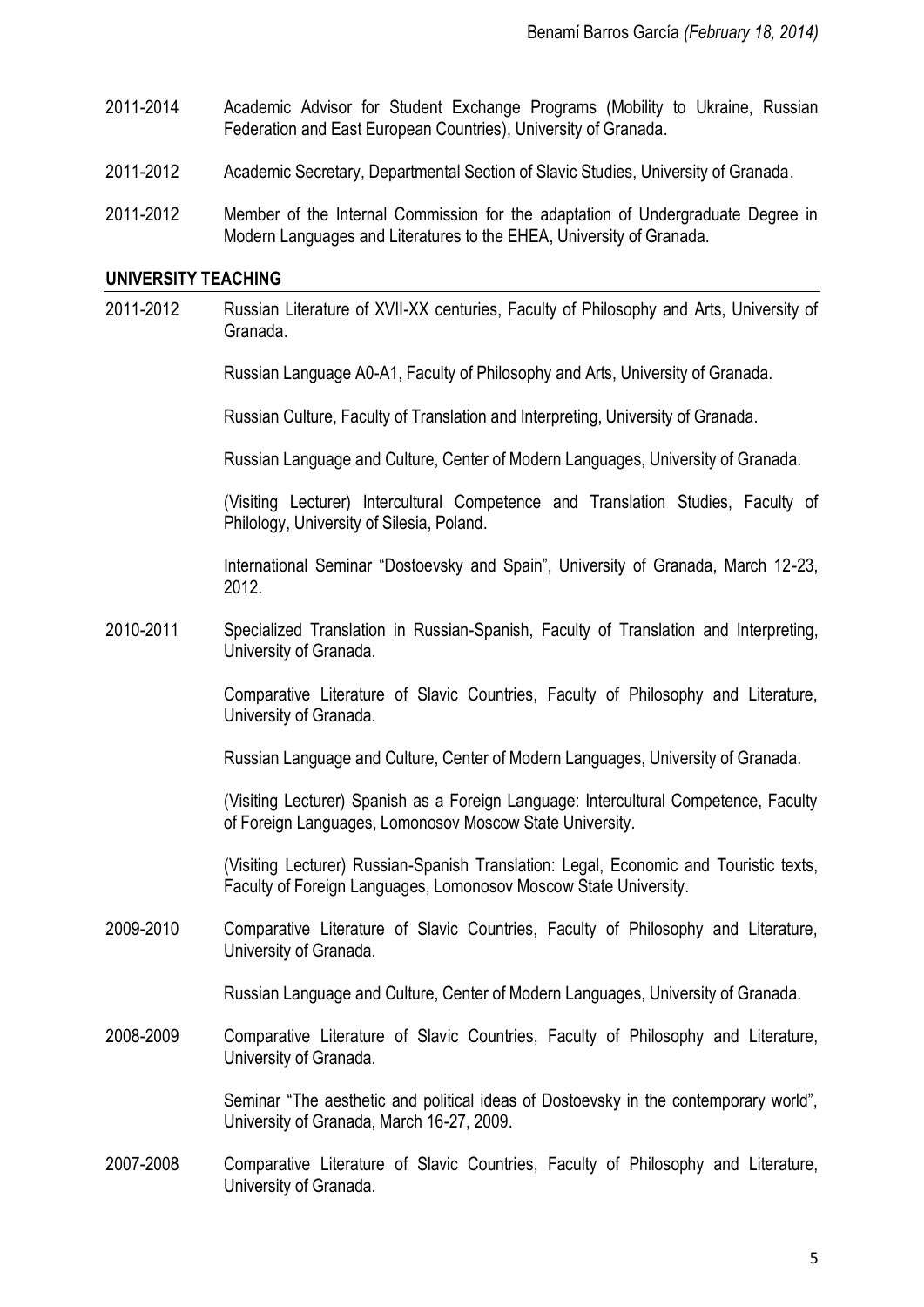2006-2007 Introduction to Slavic Literatures, Faculty of Philosophy and Literature, University of Granada.

> Seminar "Dostoevsky and XX Century", University of Granada, 2006/07. Guest Lecturer: 4 hours

- 2007 (Visiting Lecturer) Communicative Grammar (Spanish), Faculty of Philology, Udmurt State University, Russian Federation.
- 2005-2006 (Visiting Lecturer) Spanish Language and Culture, Udmurt State University, Russian Federation.

#### **ORGANIZATION OF SCIENTIFIC ACTIVITIES**

| Forthcoming                                 | XVI Symposium of the International Dostoevsky Society, University of Granada, 2016.<br><b>Executive Secretary.</b>                                                      |  |
|---------------------------------------------|-------------------------------------------------------------------------------------------------------------------------------------------------------------------------|--|
| Forthcoming                                 | International Conference "Rethinking Negativity" (Iberian and Slavic cultures in contact<br>and comparison), University of Lisbon, 2015. Organizing Committee.          |  |
| 2014                                        | "Andalusian Symposia<br>4th<br>International<br>Conference<br>Studies"<br>in<br>Slavic<br>(GranaSlavic2014), University of Granada, June 4-6, 2014. Vice-president.     |  |
| 2014                                        | 8th International Conference from the Series "Iberian and Slavonic Cultures in Contact<br>and Comparison", University of Lisbon, 13-15 May, 2014. Organizing Committee. |  |
| 2013                                        | International Symposium "Terrorism in the 21st century", Granada, October 10-12,<br>2013. Organizing Committee.                                                         |  |
| 2013                                        | 2nd International Symposium "Trends and Topics in Applied Linguistics", University of<br>Granada, April 3-5, 2013. Co-chair.                                            |  |
| 2013                                        | 2nd International Symposium "Russia today: history, evolution and context", University<br>of Granada, March 13-15, 2013. Co-chair.                                      |  |
| 2011                                        | 1st International Conference on Russian Studies "Language, World View and Text",<br>Granada, June 28-July 01, 2011. Co-chair.                                           |  |
| 2012                                        | 1st International Symposium "Russia today: history, evolution and context", University<br>of Granada Embassy of Russian Federation in Madrid, May 21-25, 2012. Co-chair |  |
| 2012                                        | International Symposium "Dostoevsky and Spain", University of Granada Embassy of<br>Russian Federation in Madrid, March 12-23, 2012. Co-chair.                          |  |
| 2009                                        | Symposium "The aesthetic and political ideas of Dostoevsky in the contemporary<br>world", University of Granada, March 16-27, 2009. Organizing Committee.               |  |
| <b>PROFESSIONAL ASSOCIATIONS AND BOARDS</b> |                                                                                                                                                                         |  |

2013- Commission for Iberian-Slavonic Comparative Research (International Committee of Slavists). Member.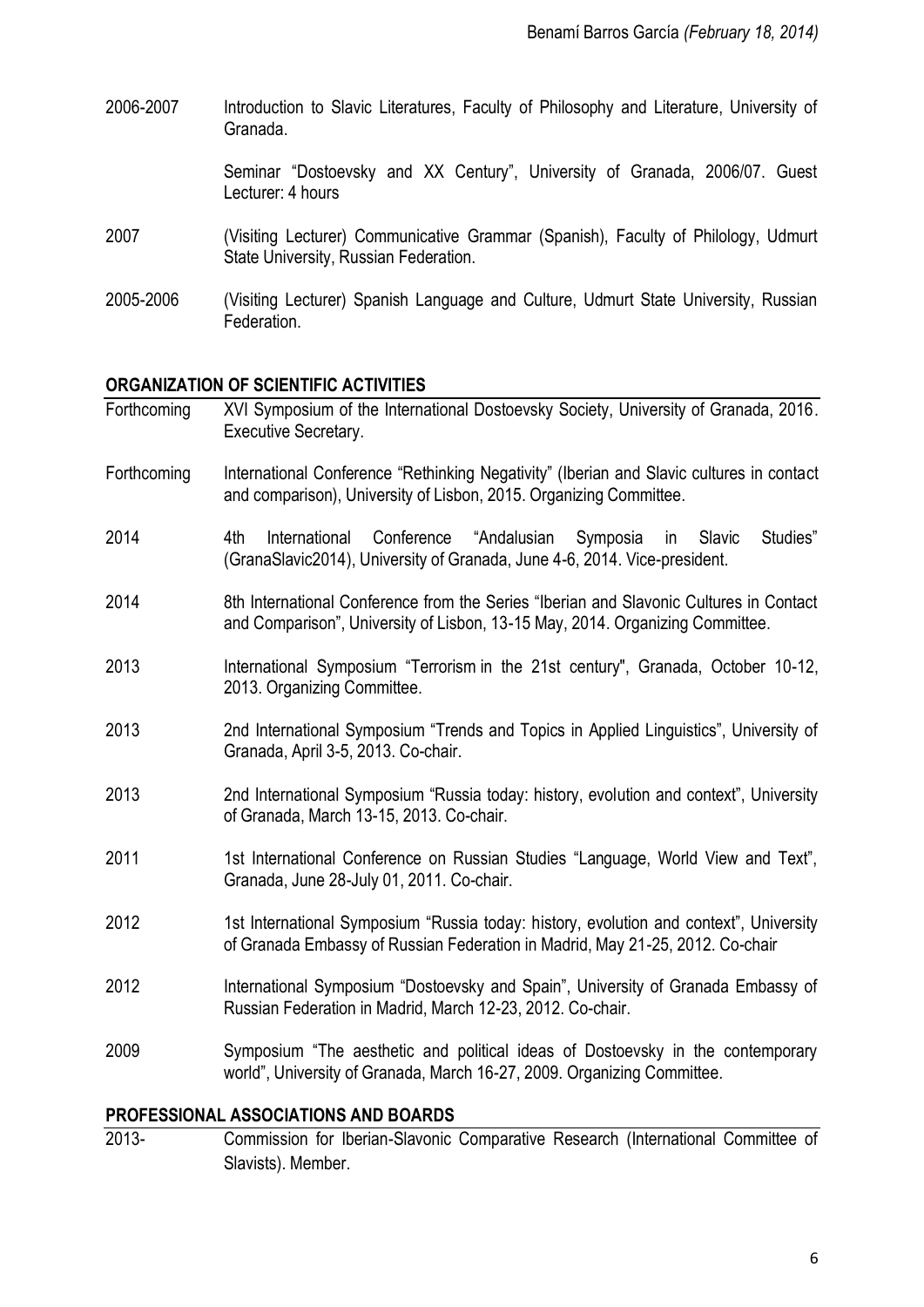- 2013- Journal "IberoSlavica" (Portugal). Member of the Advisory Board.
- 2013- International Society for Iberian-Slavonic Studies "CompaRes". Member.
- 2012- International Journal of Slavic Studies "Mundo Eslavo" (Spain). Assistant Editor.
- 2007- International Dostoevsky Society. Executive Secretary for the XVI Symposium, University of Granada, 2016.

#### **ADVISING AND SUPERVISION**

- 2014- Ph.D. dissertation. Ekaterina Maslova: "Translating literary works as a way of recreating the world: from hermeneutic to neuroaesthetic approaches to the study of Spanish translations of F.M. Dostoevsky's works", University of Granada. (In progress).
- 2013- Ph.D. dissertation. Tamara Gorozhankina: "Lexical and Grammatical Accuracy as Quality Parameters of Tourist Brochures Translated into Russian", University of Granada. (In progress).
- 2013- Ph.D. dissertation. Francisco Villegas Cara: "Political discourse and culture in Putin's Russia", University of Granada. (In progress).
- 2013 Erasmus Mundus EMERGE (ERASMUS MUNDUS European Mobility with Neighboring Region in The East: Ukraine, Moldova, Belarus), European Commission - The Education, Audiovisual And Culture Executive Agency (EACEA). Expert evaluator.
- 2013 JOINEU-SEE (Scholarships Scheme for Academic Exchange Between WU And Western Balkan Countries), European Commission - The Education, Audiovisual and Culture Executive Agency (EACEA). Expert evaluator.
- 2014 Erasmus Mundus EMERGE (ERASMUS MUNDUS European Mobility with Neighboring Region in The East: Ukraine, Moldova, Belarus), European Commission - The Education, Audiovisual And Culture Executive Agency (EACEA). Expert evaluator.
- 2014 Erasmus Mundus IANUS I (Armenia, Azerbaijan, Belarus, Georgia, Moldova and Ukraine), European Commission - The Education, Audiovisual And Culture Executive Agency (EACEA). Expert evaluator.
- 2014 Erasmus Mundus IANUS II (Armenia, Azerbaijan, Belarus, Georgia, Moldova and Ukraine), European Commission - The Education, Audiovisual And Culture Executive Agency (EACEA). Expert evaluator.

## **PUBLICATIONS**

#### **Articles in refereed journals**

- 1. Barros García, B. (in progress). The L2 classroom meets Neuroscience.
- 2. Barros García, B. & Claro Izaguirre, F. (submitted). Are humans really so bad at odor identification and naming? *Ciencia cognitiva.*
- 3. Barros García, B. (submitted). The story of Crime and Punishment.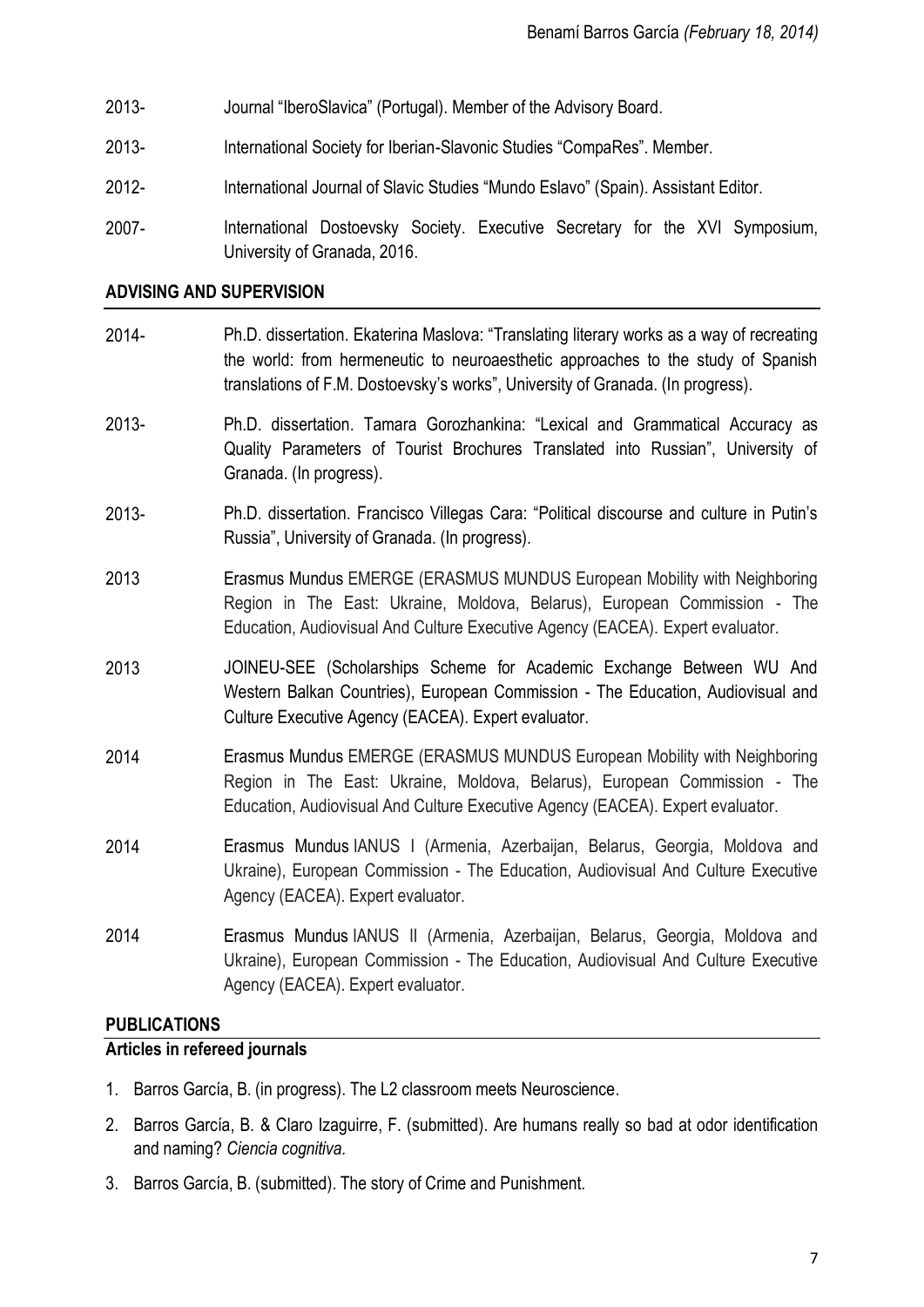- 4. Barros García, B., Quero Gervilla, E., Kressova, N. (forthcoming). Unique words over time in Putin's annual address to the Federal Assembly (submitted).
- 5. Barros García, B. (2015). Text Visualization as a Discourse Analysis Tool, Tonos Digital, 28. Available a[t http://www.tonosdigital.es/ojs/index.php/tonos/article/viewFile/1210/738.](http://www.tonosdigital.es/ojs/index.php/tonos/article/viewFile/1210/738)
- 6. Barros García, B. (2015). In Other Words: Reformulation Strategies in Dostoevsky's works. *Russian Literature* (accepted). Preprint available at [https://www.researchgate.net/publication/271369428\\_In\\_Other\\_Words\\_Reformulation\\_Strategies\\_in](https://www.researchgate.net/publication/271369428_In_Other_Words_Reformulation_Strategies_in_Dostoevskij%27s_Literary_Works) Dostoevskij%27s\_Literary\_Works.
- 7. Barros García, B. (2014). The role of the estrangement in Dostoevsky's Crime and Punishment. *Eslavística complutense,* 9-23. Available at [http://revistas.ucm.es/index.php/ESLC/article/view/44747/42183.](http://revistas.ucm.es/index.php/ESLC/article/view/44747/42183)
- 8. Barros García, B. (2014). Over justifications and words in the threshold of being in Dostoevsky's works. *Tonos Digital*, 27, Available at [http://www.tonosdigital.com/ojs/index.php/tonos/article/view/1126/694.](http://www.tonosdigital.com/ojs/index.php/tonos/article/view/1126/694)
- 9. Barros García, B. and Kharnasova, G. (2012). La interculturalidad como macrocompetencia en la enseñanza de lenguas extranjeras: revisión bibliográfica y conceptual ("Interculturality as Macrocompetence in Foreign Language Teaching: Conceptual and Bibliographical Overview"). *Porta Linguarum*, 18, 97-114. Available at [http://www.ugr.es/~portalin/articulos/PL\\_numero18/6%20%20Benami%20Barros.pdf](http://www.ugr.es/~portalin/articulos/PL_numero18/6%20%20Benami%20Barros.pdf)
- 10. Barros García, B. (2011). La decadencia del pronombre y el amor sin referente en la obra de Marina Tsvetaeva ("The decline of the Pronoun and the Love without Reference in Marina Tsvetaeva's Work"). *Eslavística Complutense*, 11, 51-66. Available at <http://revistas.ucm.es/index.php/ESLC/article/view/ESLC1111110031A/30130>
- 11. Barros García, B. (2010). Читатель внутри текста и фикциональный мир "Преступления и наказания" Ф.М. Достоевского ("The reader in the text and fictional world in *Crime and Punishment*"). *Europa Orientalis*, XXIX, 45-59. Available at http://www.europaorientalis.it/uploads/files/2010/2. barros\_garcia\_(45-57).pdf
- 12. Barros García, B. (2010). Retórica y ficción en F.M. Dostoievski: modos del decir en *Crimen y Castigo* ("Rhetoric and Fiction in Dostoevsky's Works: Ways of Saying in *Crime and Punishment*"). *Tonos Digital*, 19, 2010. Available at [http://www.um.es/tonosdigital/znum19/secciones/estudios-4](http://www.um.es/tonosdigital/znum19/secciones/estudios-4-retoricaficcion.htm) [retoricaficcion.htm](http://www.um.es/tonosdigital/znum19/secciones/estudios-4-retoricaficcion.htm)
- 13. Barros García, B. (2010). El papel del lector en la obra de F.M. Dostoievski ("The role of the reader in Dostoevsky's literature"). *Espéculo. Revista de estudios literarios*, 46, 2010. Available at <http://pendientedemigracion.ucm.es/info/especulo/numero46/dostolec.html>
- 14. Barros García, B. (2009). Трансцендентность поцелуя в произведениях Ф.М. Достоевского: псевдо-телесное приближение к всеобщему счастью ("The significance of the Kiss in F.M. Dostoevsky: Peudo-carnal Approach to the Universal Happiness"), Достоевский и мировая культура, 25.
- 15. Barros García, B. (2009). Algunos aspectos del comportamiento conversacional en ruso y en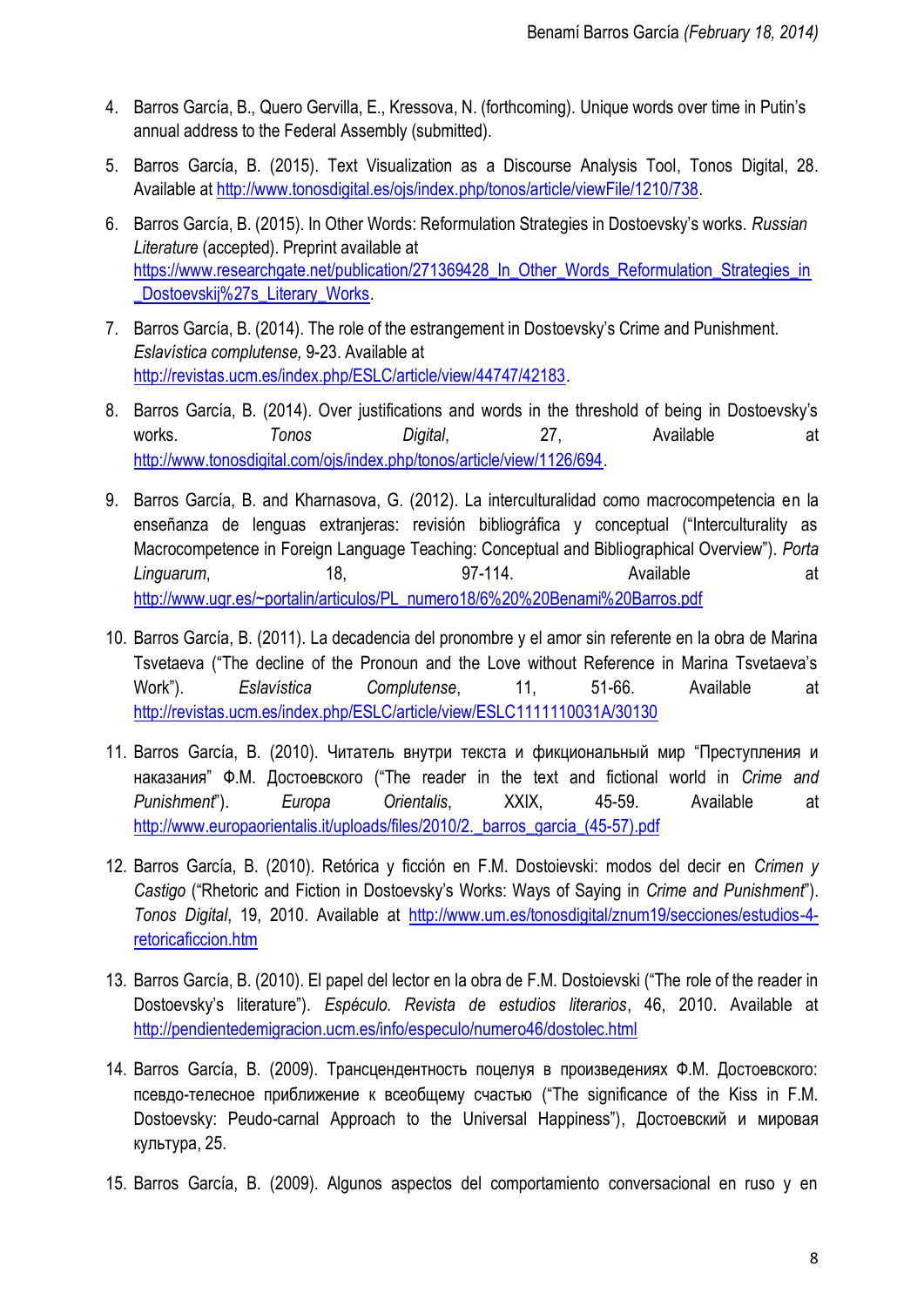español" ("Some aspects of conversational behavior in Russian and Spanish"). *Проблемы современной филологии в вузовском образовании, сборник научных статей*, Ижевск.

- 16. Barros García, B. (2008). Dostoievski y su valoración del arrepentimiento de Raskólnikov en las traducciones españolas de «Crimen y Castigo»" ("Dostoevsky and the author position about Raskolnikov's regret in Spanish trasnlations"). *Проблемы современной филологии в вузовском образовании, сборник научных статей*, Ижевск.
- 17. Barros García, B. (2008). Коммуникативный подход новой лингвистики к анализу риторики Ф.М. Достоевского ("Modern Linguistics and communicative approach to the study of Dostoevsly's Rhetoric"). *Cборник научных статей «IX Кирилло-Мефодиевские чтения»*, Moscow.
- 18. Barros García, B. (2008). Вклад новой лингвистики в анализ риторики в произведениях Ф.М. Достоевского ("Contributions of the Modern Linguistics to the study of Rhetoric in Dostoevsky's Works"). *Cборник научных статей «Русский язык и русская речь в XXI веке: Проблемы и перспективы»*, Ижевск, 123-128.
- 19. Kharnasova, G., Barros García, B. (2008). Las cosas del hombre de M. Osorguín ("Osorgin's Things Man"). *Mundo Eslavo*, 7.
- 20. Barros García, B. (2007). El conflicto intencionado autor-personaje (sobre Pechorin y Lolita)" ("Deliberate conflict between author and character: Pechorin and Lolita"). *Espéculo. Revista de estudios literarios*, 37.
- 21. Barros García, B. (2007). Bazárov ante la muerte ("Bazarov upon his death"). *Mundo Eslavo*, 6.
- 22. Barros García, B. (2007). Introducción a la simbología del dedo en los clásicos de la Literatura Rusa de la segunda mitad del siglo XIX" ("Key concepts to the study of symbology of the finger in Russian Literature of the second half of the 19th century"). *Espéculo. Revista de estudios literarios*, 36.
- 23. Kharnasova, G., Barros García, B. (2007). La rusalka y el vodyanoi de V. Dal ("V. Dal's rusalka and vodyanoi"), *Mundo Eslavo*, 6.
- 24. Barros García, B. (2006). Pechorin contra Lérmontov y la Lolita de Humbert: sobre la interacción pleocroica autor-personaje en el proceso literario consciente" ("Pechorin against Lermontov and Humbert's Lolita: pleochroic interactions author-character during the literary conscious process"). *Проблемы современной филологии в вузовском образовании, сборник научных статей*, Ижевск.
- 25. Barros García, B. (2005). Символика пальца в некоторых примерах русской литературы XIX века. *Семиозис и культура. Сборник научных статьей*, Сыктывкар: коми государственный педагогический институт.

## **Books**

- 26. Quero Gervilla, E. F, Barros García, B., Kopylova, T R., (Eds.) (2015), *Trends in Slavic Studies.*  Moscow: URSS.
- 27. Barros García, B. (in progress). Especificidades del discurso de Dostoievski y la mente del lector"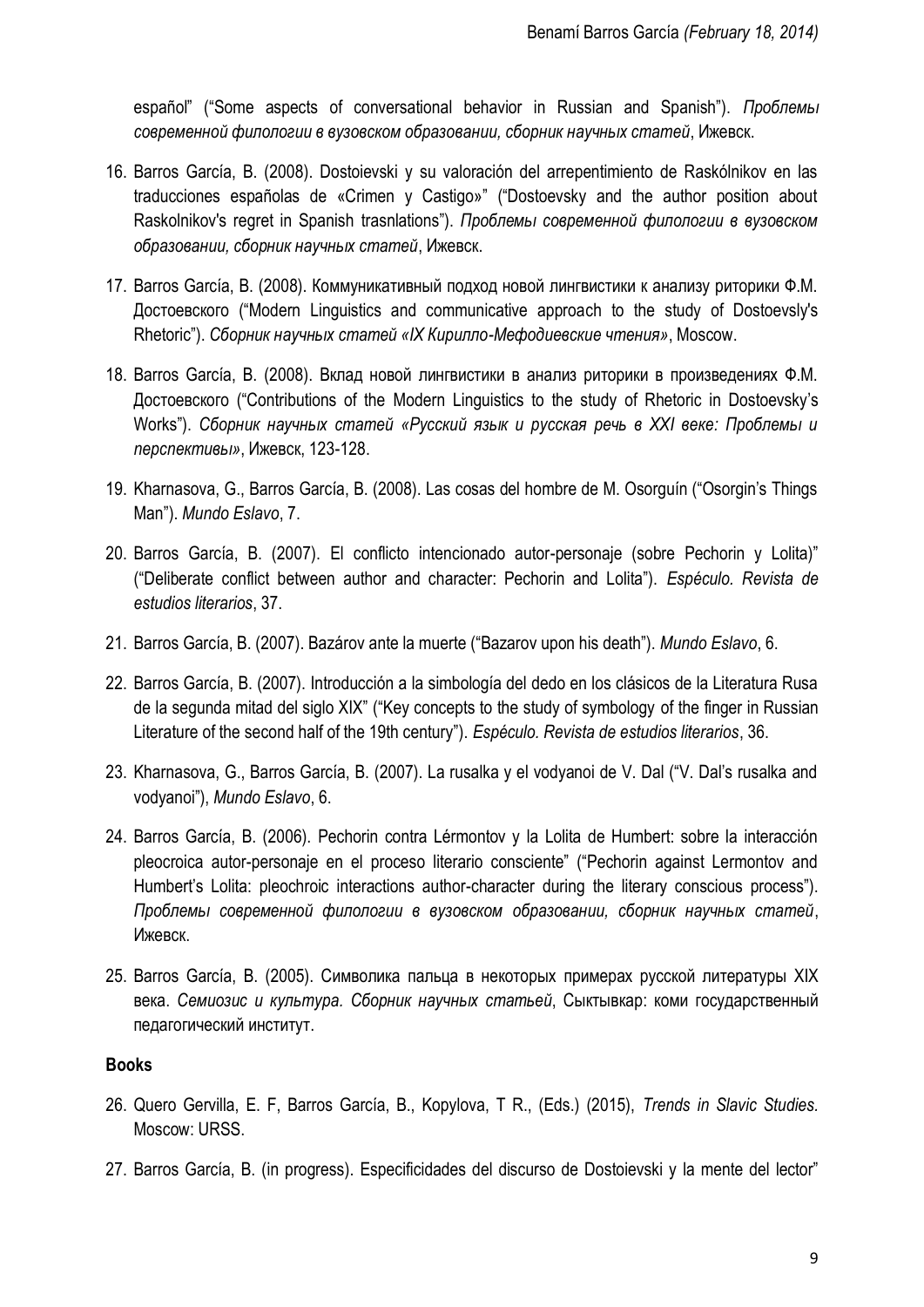("Dostoevsky's discourse and reader's mind") (in progress).

- 28. Arsentieva, N., Barros García, B. (Eds.). *Andreev, terrible y olvidado*, Granada: Universidad de Granada (in press).
- 29. Quero Gervilla, E. F, Barros García, B., Kopylova, T R., Vercher García, E. J., Kharnasova, G. M. (Eds.) (2012), *Russian Language, World View and Text*. Granada: Universidad de Granada.
- 30. Barros García, B. (2010). *Retórica y modalización del discurso en Crimen y Castigo de F.M. Dostoievski* ("Rhetoric and Discourse Modalization in *Crime and Punishment*"), Izhevsk: Udmurt State University.

# **Book chapters**

- 31. Barros García, B. (2014). ¿Y si la libertad fuese calvario? Andreev y Dostoievski" ("Freedom as calvary: Andreev and Dostoevsky"). In Arsentieva, N., Barros García, B. (Eds.). *Andreev, terrible y olvidado*, Granada: Universidad de Granada (in press).
- 32. Barros García, B. (2012). Sobre la pérdida del *yo* en el no-amor del relato «Insolación» de I. Bunin ("Loss of the self during the non-love in *Sunstroke* by Ivan Bunin"). In Quero Gervilla, E. F, Barros García, B., Kopylova, T R., Vercher García, E. J., Kharnasova, G. M. (Eds.), *Russian Language, World View and Text*. Granada: Universidad de Granada.
- 33. Barros García, B. (2011). La sublimación de la muerte en una sociedad en crisis: semiotización del conflicto social en La muerte de Ivan Ilich" ("Sublimation of the death in a society in crisis: social conflict semiotization in *Death of Ivan Ilych*"). In Kressova N. (ed.), *Lev Tolstói en el mundo contemporáneo*, Granada: Comares.
- 34. Barros García, B. (2006). Опыт психолого-лингвистического анализа «предельной ситуации» (на материале рассказа В.М.Шукшина «Верую»). In *Русский язык и русская речь в XXI веке: Проблемы и перспективы*, Ижевск: УдГУ.

# **Book reviews**

- 35. Barros García, B. (2014). Sirenas: seducciones y metamorfosis (Carlos García Gual, Madrid: Turner Noema, 2014), Amaltea, 6, pp. 395-400.
- 36. Barros García, B. (2010). La religión ¿cuestiona o consuela? en torno a la leyenda de el gran inquisidor de F. Dostoievski (J.M. Almarza, J. Herrero, M. Macerías, J. Mayorga, V.S. Soloviev. Barcelona: Anthropos Editorial, 2006), *Mundo Eslavo*, 9, pp. 95-96.
- 37. Arsentieva, N., Kharnasova, G., Barros García, B. (2008). Россия и Испания: общая граница (В.Е. Багно. СПб.: Наука, 2006), *Mundo Eslavo*, 7.

# **Translations**

- 38. *Гид для посещения музея* ("Prado Museum Guide"), Museo Nacional del Prado, Madrid, 2012.
- 39. *Диалоги. Живопись барокко из музеев Андалусии* (Каталог выставки) ("Dialogues. Baroque Paintings from Andalusian Museums, Exposition Catalogue"), Государственный музей Эрмитаж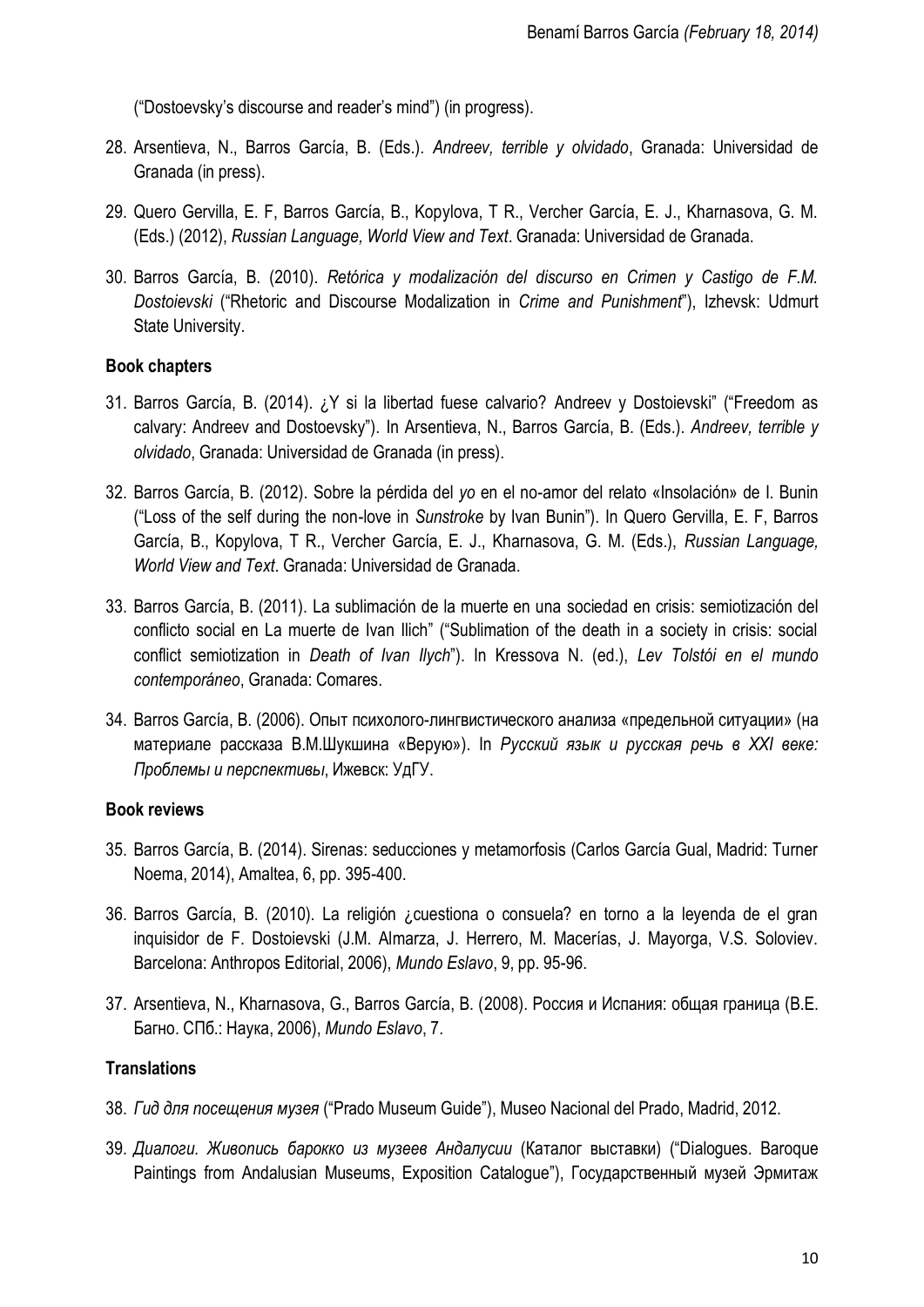(The Hermitage Museum), Санкт-Петербург, 2011.

- 40. *El Romanticismo ruso en época de Pushkin,* Catálogo de Exposición ("*Russian Romantism in Pushkin's Times*, Exposition Catalogue"), Museo Nacional del Romanticismo, Madrid, 2011.
- 41. *Matisse y la Alhambra*, Catálogo de Exposición ("*Matisse and the Alhambra*, Exposition Catalogue"), Patronato de la Alhambra y Generalife, Granada, 2010.

# **Dictionaries**

42. Zaynuldinov, A., Quero Gervilla, E. F., Quero Gervilla, Á., Vercher García, E., Makeeva, N., Marynenko, P., Svalova, A., Shkuratovich, E., Cobos Benítez, M., Barros García, B., Kudasheva, L., Zholobova, A. (2012). Diccionario de los sustantivos con valoración emocional ruso-español [http://dilexval.cloud.devxwiki.com/; login: editor, contraseña: dilexval].

# **PRESENTATIONS AND INVITED TALKS**

- 1. (Invited Talk) Russian Graduate Seminar, University of Oxford, November 27, 2014. *Dostoevsky and manipulation of reader response* (in Russian).
- 2. 4th International Conference GranaSlavic2014 'Jornadas Andaluzas de Eslavística', Granada, June 4-6, 2014. *The sad awakening of a creator of dreams or the story of how 'kak by' became a filler word in Russian*.
- 3. 4th International Conference GranaSlavic2014 'Jornadas Andaluzas de Eslavística', Granada, June 4-6, 2014. *Translating from Slavic languages into Spanish* (roundtable, chair).
- 4. 32nd international conference of the Spanish Association of Applied Linguistics (AESLA), Sevilla, April 3-5, 2014. *¡Ya está bien de matar a Tony Soprano! La (re)construcción del sentido en el discurso ficcional*.
- 5. XIV International Symposium of the International Dostoevsky Society, Moscow, July 8-14, 2013. *Достоевский, пишущий (почти) без «как бы», «как будто» и «вдруг»: отсутствие фикциональности с точки зрения нейроэстетики* ("Dostoevsky writes (almost) without 'kak by', 'kak budto' and 'vdrug': lack of fictionality from a neuroasthetic perspective")*.*
- 6. II Simposio de actualización en tendencias y disciplinas lingüísticas, Granada, April 3-5, 2013. ¿*Por qué no cierro el libro cuando un gato empieza a hablar? Ficción, lingüística y neurociencias.*
- 7. International Seminar "Today's Russian: history, context and world view, University of Granada, March 13-15, 2013. *The historical development of today's Russia* (roundtable, chair).
- 8. (Invited Talk) Cross-cultural Studies and Russian Studies Program, Faculty of Philosophy and Literatures, University of Granada, November 22, 2012.
- 9. (Invited Talk) Academic Journal Management: *Mundo Eslavo*, Department Section for Slavic Studies, University of Granada, November 21, 2012.
- 10. (Invited Talk) Russian Studies Program: why and for what?, University of Granada, March 15, 2012.
- 11. 1st International Conference on Russian Studies "Language, World View and Text", Granada, June 28-July 01, 2011. *Крик Раскольникова обращается в нуль: риторический потенциал непроизнесенных слов* ("Raskolnikov's scream goes to zero: rhetorical potencial of the unsaid words")*.*
- 12. (Invited Talk) Intercultural Communication and Foreign Languages Teaching (Interculturalidad y enseñanza de lenguas extranjeras), Faculty of Philology, University of Silesia in Katowice, May 4, 2011.
- 13. (Invited Talk) Slavic Studies Program at the University of Granada, University of Silesia, May 6, 2011.
- 14. (Invited Talk) Raskolnikov Regret's and Reader Response (Раскаяние Раскольникова перед глазами читателя), Faculty of Philology, Udmurt State University, November, 2010.
- 15. (Invited Talk) Non-verbal Elements and Intercultural Communication (Spanish as a Foreign Language) (El componente no verbal en la comunicación intercultural en ELE), Faculty of Philology, Udmurt State University, December, 2010.
- 16. (Invited Talk) "Intercultural Competence Acquisition in Spanish as a Foreign Language", Faculty of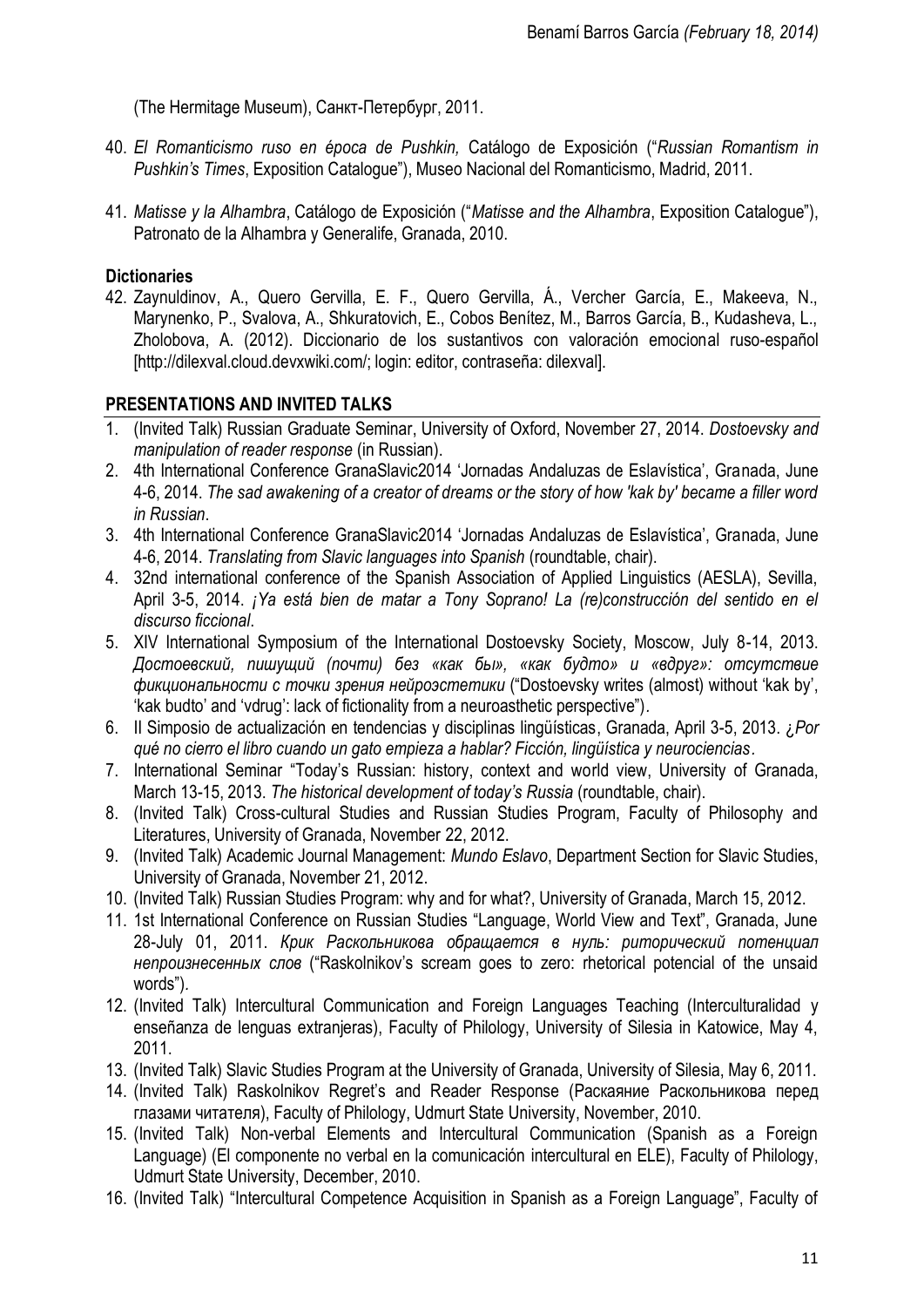Foreign Languages, Lomonosov Moscow State University, September, 2010.

- 17. (Invited Talk) "Dostoevsky in Spanish Translation", Faculty of Foreign Languages, Lomonosov Moscow State University, September, 2010.
- 18. XIV Forum for Iberian Studies, Oxford, June 24-25, 2010. *Claves para salvaguardar la dimensión retórica del texto en la traducción al español de Crimen y Castigo.*
- 19. XIV Symposium Internazionale Dostoevskij "Mente filosófica e sguardo di scrittore" (International Dostoevsky Society), Napoli, June 13-20, 2010. *Об одной сцене с трех точек зрений (на примере непроизнесенного крика Раскольникова).*
- 20. (Invited Talk) Does Shared Language Mean Understanding?, University of Silesia, May 31, 2010.
- 21. XI Jornadas Hispano-Rusas de Traducción, Moscow, October 30, 2009. *Traducir la valoración literaria: la verosimilitud de Raskólnikov.*
- 22. International Conference "Las lenguas española y rusa: problemas de la interacción lingüística", Izhevsk, September 24, 2008. *Algunos aspectos del comportamiento conversacional en ruso y en español.*
- 23. International Conference "Problemas de la filología actual en la enseñanza universitaria", Izhevsk, September 23-24, 2008. *Dostoievski y su valoración del arrepentimiento de Raskólnikov en las traducciones españolas de «Crimen y Castigo*».
- 24. (Invited Talk) Further directions in collaborations between University of Granada and Udmurt State University, Faculty of Philology, Udmurt State University, September 23, 2008.
- 25. (Invited Talk) Dostoevsky: World View and Textualization, Faculty of Philology, Udmurt State University, September 24, 2008.
- 26. International Conference "La Lengua Rusa en el s.XXI: Problemas y Perspectivas", Izhevsk, December 12-14, 2007. *Вклад новой лингвистики в анализ риторики в произведениях Ф.М. Достоевского.*
- 27. International Conference "La cultura eslava: fuentes, tradiciones, interacción. IX Lecturas cirilometodievísticas", Moscow, May 13-14, 2008. *Коммуникативный подход новой лингвистики к анализу риторики Ф.М. Достоевского.*
- 28. International Conference "La lengua y literatura rusas en el espacio educativo internacional: estado actual y perspectivas", Granada, May 7-9, 2007. *La ambigüedad textual como modelo ideológicocompositivo de la obra de F.M. Dostoevski: sobre la muerte de Zosíma, el beso en la tierra de Raskólnikov y otras formas de expresión de la voz del autor.*
- 29. International Conference "Dificultades de los Estudios Superiores de Filología", Izhevsk, September 13-15, 2006. *Pechorin contra Lérmontov y la Lolita de Humbert: sobre la interacción pleocroica autor-personaje en el proceso literario consciente.*
- 30. International Conference "Filosofía y Religión en la vida y la obra de F.M. Dostoievski" (Internacional Dostoevsky Society), Barcelona, September 6-8, 2006. *La trascendencia del beso en la obra de F.M. Dostoievski. Un acercamiento pseudo-carnal a la felicidad universal.*
- 31. International Conference "La Lengua Rusa en el s.XXI: Problemas y Perspectivas", Izhevsk, March 30-31, 2006. *Опыт психолого-лингвистического анализа «предельной ситуации» (на материале рассказа В.М. Шукшина «Верую»).*

# **OTHER PROFESSIONAL EXPERIENCE**

2010-present. Freelance Translator, Ormobook Publisher, Spain. 2008-present. Freelance Translator, Council of the Alhambra and the Generalife, Spain. 2006-present. Associated Translator, Akal Publisher, Spain. 2005-2006. Director of the Russian Film Club «руссКИНО», University of Granada.

## **STUDY ABROAD**

2011. University of Silesia, Institute for Western Slavic Philology, Poland, Graduate Training Program for European Doctor Mention, 3 months.